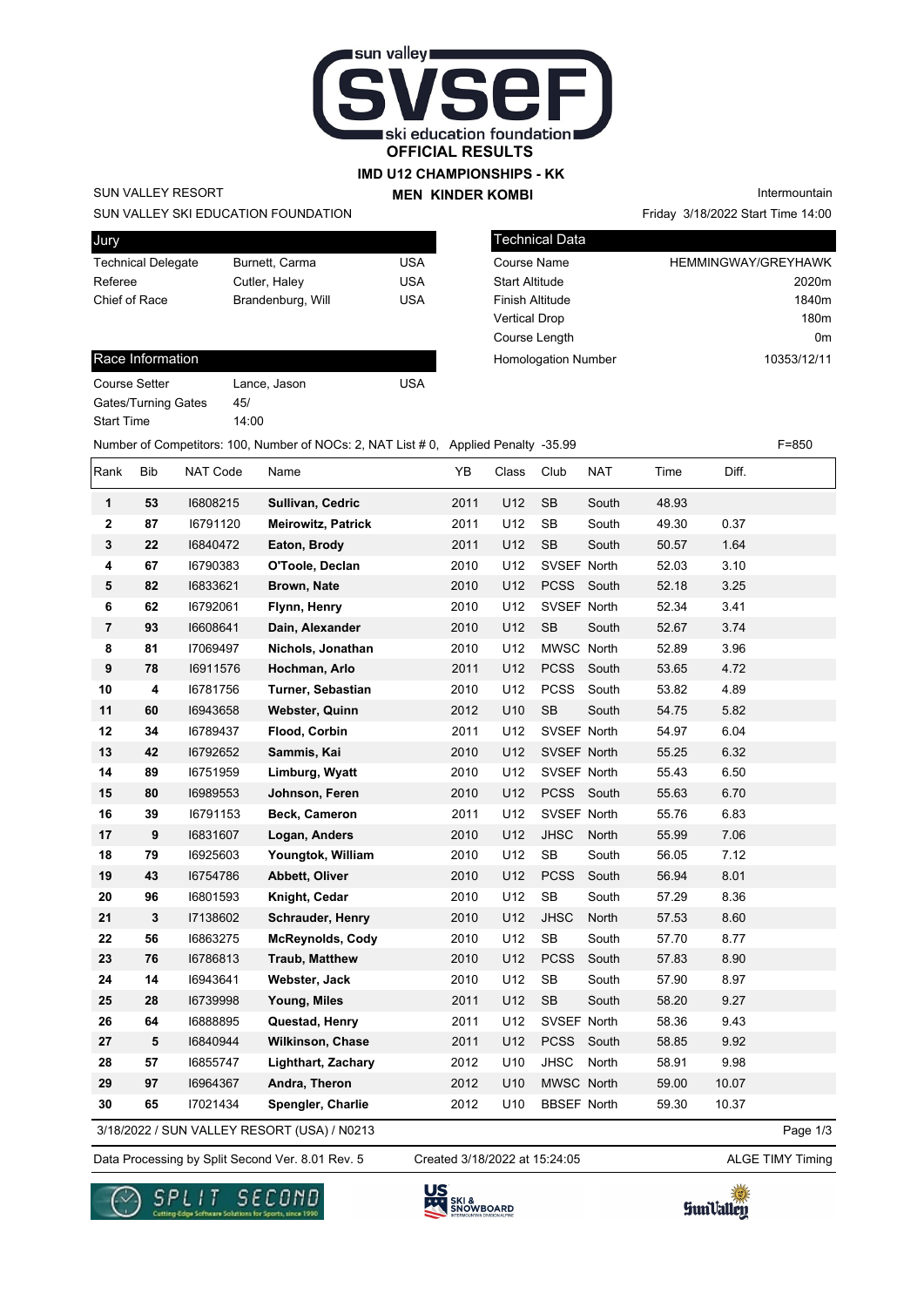## **IMD U12 CHAMPIONSHIPS - KK MEN KINDER KOMBI OFFICIAL RESULTS**

Intermountain

|      |                         |                 | SUN VALLEY SKI EDUCATION FOUNDATION |      |       |                    |            |         | Friday 3/18/2022 Start Time 14:00 |  |
|------|-------------------------|-----------------|-------------------------------------|------|-------|--------------------|------------|---------|-----------------------------------|--|
| Rank | Bib                     | <b>NAT Code</b> | Name                                | YB   | Class | Club               | <b>NAT</b> | Time    | Diff.                             |  |
| 31   | 48                      | 16813864        | Snyder, Jake                        | 2010 | U12   | <b>PCSS</b>        | South      | 59.50   | 10.57                             |  |
| 32   | 58                      | 16947573        | <b>McNally, Liam</b>                | 2010 | U12   | <b>PCSS</b>        | South      | 59.66   | 10.73                             |  |
| 33   | 12                      | 17046672        | Zorkendorfer, Benedict              | 2012 | U10   | <b>JHSC</b>        | North      | 59.74   | 10.81                             |  |
| 34   | 59                      | 17047521        | Peightal, Angus                     | 2012 | U10   | <b>JHSC</b>        | North      | 59.87   | 10.94                             |  |
| 35   | $\mathbf{1}$            | 16790076        | Miller, Oliver                      | 2011 | U12   | <b>PCSS</b>        | South      | 59.89   | 10.96                             |  |
| 36   | 13                      | 16775777        | Hellewell, Zeke                     | 2010 | U12   | AST                | South      | 1:00.21 | 11.28                             |  |
| 37   | 70                      | 16617360        | Kath, Andrew                        | 2010 | U12   | SB                 | South      | 1:00.23 | 11.30                             |  |
| 38   | $\overline{\mathbf{r}}$ | 16788702        | Sattelmeier, Hugo                   | 2010 | U12   | <b>PCSS</b>        | South      | 1:00.77 | 11.84                             |  |
| 39   | 27                      | 17127431        | Andrasko, G. William                | 2013 | U10   | <b>SBN</b>         | South      | 1:01.10 | 12.17                             |  |
| 40   | 41                      | 16999889        | Chircop, Reese                      | 2011 | U12   | TVSEF North        |            | 1:01.17 | 12.24                             |  |
| 41   | 26                      | 16791921        | Lloyd, Thijs                        | 2011 | U12   | SVSEF North        |            | 1:01.39 | 12.46                             |  |
| 42   | 66                      | 17061629        | <b>Bartich, Miles</b>               | 2011 | U12   | <b>BBSEF North</b> |            | 1:01.57 | 12.64                             |  |
| 43   | 74                      | 16959314        | Lynch, Toben                        | 2012 | U10   |                    | PCSS South | 1:01.71 | 12.78                             |  |
| 44   | 84                      | 16904291        | Gellner, Nicolas                    | 2010 | U12   | <b>PCSS</b>        | South      | 1:01.74 | 12.81                             |  |
| 45   | 69                      | 17041567        | Crockett, Cruz                      | 2012 | U10   | <b>TMSET North</b> |            | 1:01.81 | 12.88                             |  |
| 46   | 90                      | 17014937        | Lynch, William                      | 2011 | U12   | <b>JHSC</b>        | North      | 1:01.87 | 12.94                             |  |
| 47   | 91                      | 16868612        | Abbott, Reagan                      | 2012 | U10   | <b>PCSS</b>        | South      | 1:01.93 | 13.00                             |  |
| 48   | 24                      | 16967140        | Swanwick, Gage                      | 2012 | U10   | SB                 | South      | 1:01.97 | 13.04                             |  |
| 49   | 33                      | 16949007        | Cheung, Isaac                       | 2010 | U12   | SB                 | South      | 1:02.37 | 13.44                             |  |
| 50   | 32                      | 16950843        | Lamb, Coen                          | 2011 | U12   | SVSEF North        |            | 1:02.54 | 13.61                             |  |
| 51   | 17                      | 16870898        | <b>Turco, Ansel</b>                 | 2011 | U12   |                    | PCSS South | 1:02.61 | 13.68                             |  |
| 52   | 29                      | 16918394        | Sherman, Xavier                     | 2011 | U12   | <b>PCSS</b>        | South      | 1:02.77 | 13.84                             |  |
| 53   | 50                      | 16998993        | <b>Francis, Myles</b>               | 2012 | U10   | TVSEF North        |            | 1:02.83 | 13.90                             |  |
| 54   | 30                      | 16920759        | Gardner, Rowan                      | 2010 | U12   | TVSEF North        |            | 1:02.86 | 13.93                             |  |
| 55   | 38                      | 16906455        | Heinz, Jack                         | 2010 | U12   | SVSEF North        |            | 1:02.95 | 14.02                             |  |
| 56   | 21                      | 16839683        | Ploof, Bowen                        | 2011 | U12   |                    | PCSS South | 1:03.34 | 14.41                             |  |
| 57   | 45                      | 17029087        | Tyler, Zane                         | 2012 | U10   |                    | PCSS South | 1:03.39 | 14.46                             |  |
| 58   | 85                      | 17069509        | Nichols, Asher                      | 2012 | U10   | MWSC North         |            | 1:03.58 | 14.65                             |  |
| 59   | 25                      | 17071030        | Tennyson, Kai                       | 2012 | U10   | <b>TMSET North</b> |            | 1:03.76 | 14.83                             |  |
| 60   | 37                      | 16887040        | Robins, Sam                         | 2012 | U10   | SVSEF North        |            | 1:03.79 | 14.86                             |  |
| 61   | 49                      | 17035781        | Lawrence, Tristan                   | 2010 | U12   |                    | PCSS South | 1:04.02 | 15.09                             |  |
| 62   | 68                      | 16786167        | Mcgrew, Jaxon                       | 2011 | U12   | SVSEF North        |            | 1:04.17 | 15.24                             |  |
| 63   | 54                      | 17134459        | Iannaccone, Griffin                 | 2012 | U10   | <b>BBSEF North</b> |            | 1:04.36 | 15.43                             |  |
| 64   | 83                      | 17046093        | Van Gelder, William                 | 2012 | U10   | JHSC               | North      | 1:05.09 | 16.16                             |  |
| 65   | 23                      | 16863986        | Flack, Jax                          | 2011 | U12   | <b>PCSS</b>        | South      | 1:05.26 | 16.33                             |  |
|      | 71                      | 16980700        | Hanlon, William                     | 2011 | U12   | <b>RM</b>          | South      | 1:05.26 | 16.33                             |  |
| 67   | 98                      | 16792239        | <b>Bledsoe, Jackson</b>             | 2011 | U12   | <b>PCSS</b>        | South      | 1:05.45 | 16.52                             |  |
| 68   | 51                      | 17024851        | Allan, Boedi                        | 2012 | U10   | SBN                | South      | 1:05.50 | 16.57                             |  |
| 69   | 16                      | 17134355        | Demkowicz, Aiden                    | 2011 | U12   |                    | PCSS South | 1:05.62 | 16.69                             |  |
| 70   | 8                       | 16864631        | Mintz, Cash                         | 2011 | U12   | SVSEF North        |            | 1:06.33 | 17.40                             |  |
| 71   | 11                      | 17046575        | Lindell, Remy                       | 2012 | U10   | <b>JHSC</b>        | North      | 1:07.51 | 18.58                             |  |
| 72   | 55                      | 17144783        | <b>Wolff, Alex</b>                  | 2011 | U12   | <b>BBSEF North</b> |            | 1:08.35 | 19.42                             |  |
| 73   | 46                      | 16678817        | Schlatter, Jake                     | 2010 | U12   | SVSEF North        |            | 1:08.43 | 19.50                             |  |
| 74   | 94                      | 17097130        | Lynch, Samuel                       | 2013 | U10   | JHSC               | North      | 1:08.71 | 19.78                             |  |
| 75   | 72                      | 17148020        | Smith, Liam                         | 2010 | U12   | <b>BBSEF North</b> |            | 1:09.37 | 20.44                             |  |

3/18/2022 / SUN VALLEY RESORT (USA) / N0213

Data Processing by Split Second Ver. 8.01 Rev. 5 Created 3/18/2022 at 15:24:05 ALGE TIMY Timing Created 3/18/2022 at 15:24:05

Page 2/3



SUN VALLEY RESORT